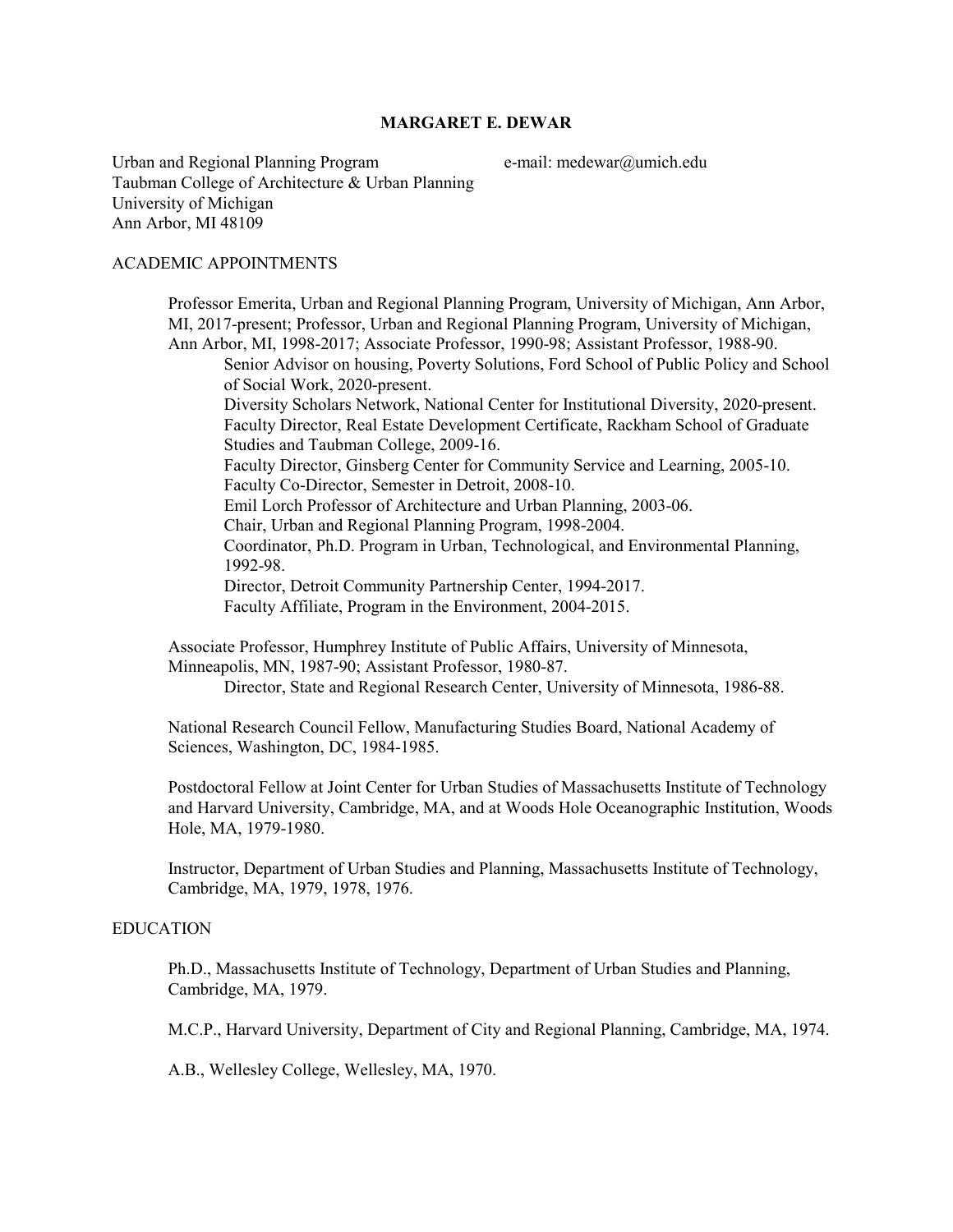#### HONORS AND AWARDS

University of Michigan President's Award for Public Impact, 2020. Distinguished Diversity Scholarship and Engagement Award, National Center for Institutional Diversity, 2009. Emil Lorch Chair in Architecture and Urban Planning, 2003-06. Most Valuable Planner, award for teaching from the students of the 2004 graduating class, Urban and Regional Planning Program, 2004. Faculty Service Award, Taubman College of Architecture and Urban Planning, 2003. Thomas Ehrlich Faculty Award for Service-Learning, Campus Compact, national finalist, 2000. Coca Cola Foundation Faculty Recognition Award, for involvement of undergraduates in research, 1999. Michigan Campus Compact Faculty Award for Community Service Learning, 1997. Most Valuable Planner, award for teaching from the students of the 1994 graduating class, Urban and Regional Planning Program, 1994. Phi Kappa Phi Faculty Honoree, 1992. Outstanding Teacher, first annual award by the students of the Humphrey Institute of Public Affairs, 1987. Andrew W. Mellon Foundation fellowship at National Research Council, Washington, DC, 1984-85. National Science Foundation National Needs Postdoctoral Fellow, 1979-80. Postdoctoral Fellow in Marine Policy and Ocean Management, Woods Hole Oceanographic Institution, 1979-80. Predoctoral Fellow, Woods Hole Oceanographic Institution, 1978-79. Gorton Fellow for the Study of the New England Fisheries, 1977-78. Catherine Bauer Wurster Fellow, Joint Center for Urban Studies of M.I.T. and Harvard, 1976-77. National Science Foundation Fellow, 1973-76. Charles W. Eliot Scholar, Harvard University Graduate School of Design, 1973-74. Phi Beta Kappa, 1970. Durant Scholar, Wellesley College, 1969-70.

# BOOKS

Margaret Dewar and June Manning Thomas (eds.), *The City after Abandonment* (Philadelphia: University of Pennsylvania Press, 2013).

Margaret E. Dewar, *Industry in Trouble: The Federal Government and the New England Fisheries* (Philadelphia, PA: Temple University Press, l983).

Margaret E. Dewar (ed.), *Industry Vitalization: Toward a National Industrial Policy* (New York, NY: Pergamon Press, 1982).

# BOOK CHAPTERS AND JOURNAL ARTICLES

Roshanak Mehdipanah, Margaret Dewar, and Alexa Eisenberg, "Threats to and Opportunities for Low-Income Homeownership, Housing Stability, and Health: Protocol for the Detroit 2017 Make-It-Home Evaluation Study," *International Journal of Environmental Research and Public*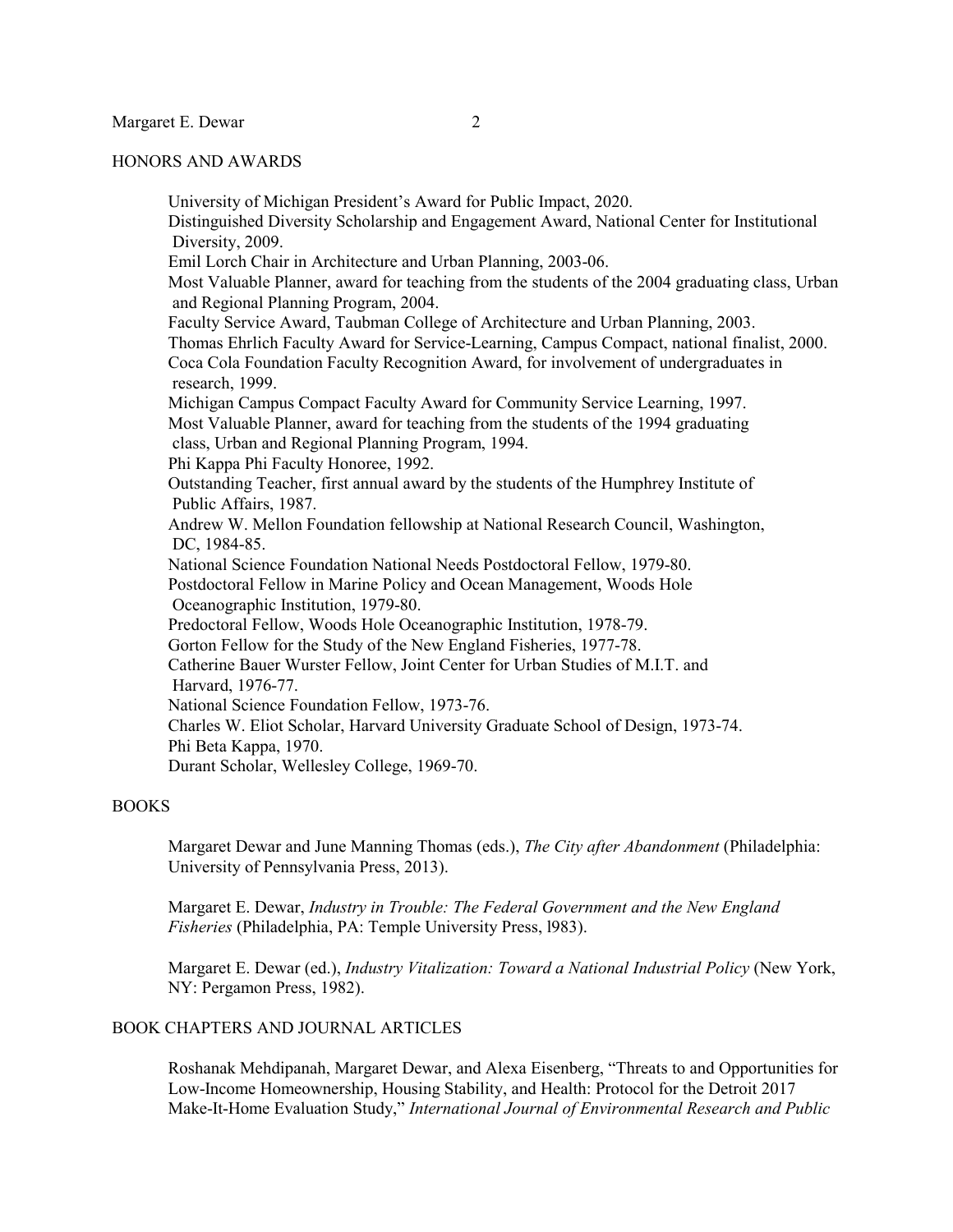*Health*, 18:x (2021), published online Oct. 2021. DOI: 10.3390/ijerph182111230.

Margaret Dewar, "Detroit's Tax Foreclosure Problem," in Robert Finn, Sarah Stein, and Lisa Nelson, eds., *Ten Years Tackling Vacancy and Abandonment: A Retrospective Examination of Strategies and Impacts* (Cleveland and Atlanta: Federal Reserve Bank, 2021).

Margaret Dewar, "Commentary: Better Planning Practice Lies in a Community-Based, Analysis-Informed Process," *Journal of the American Planning Association*, 87:3 (2021): 434-5. DOI: 10.1080/01944363.2021.1906606

Margaret Dewar, Lan Deng, and Melissa Bloem, "Challenges for Low-Income Housing Tax Credit Projects at Year 15 and Beyond in a Weak Housing Market: The Case of Detroit, Michigan," *Housing Policy Debate,* 30:3 (2020): 311-334. DOI: 10.1080/10511482.2019.1688375.

Alexa Eisenberg, Roshanak Mehdipanah, and Margaret Dewar, "'It's Like They Make it Difficult for You on Purpose': Barriers to Property Tax Relief and Foreclosure Prevention in Detroit, Michigan," *Housing Studies*, 35:8 (2020): 1415:1441. DOI: 10.1080/02673037.2019.1667961.

Lan Deng, Eric Seymour, Margaret Dewar, and June Manning Thomas, "Saving Strong Neighborhoods from the Destruction of Mortgage Foreclosures: The Impact of Community-Based Efforts in Detroit, Michigan," *Housing Policy Debate* 28:2 (2018): 153-179. DOI: 10.1080/10511482.2017.1331366*.*

Margaret Dewar, "Precarious Housing in Detroit: A City after the Mortgage Foreclosure Crisis," in Jean-Claude Bolay, Jérôme Chenal, and Yves Pedrazzini, eds., *Learning from the Slums: The Habitat of the Urban Poor in the Making of Emerging Cities (Basel, Switzerland: Springer* International, 2016), pp. 211-220.

Margaret Dewar, Matthew Weber, Eric Seymour, Meagan Elliott, and Patrick Cooper-McCann, "Learning from Detroit: How Research on a Declining City Enriches Urban Studies," in Michael Peter Smith and L. Owen Kirkpatrick, eds., *Reinventing Detroit* (New Brunswick, NJ: Transaction, 2015).

Margaret Dewar, "Reuse of Abandoned Property in Detroit and Flint: Impacts of Different Types of Sales," *Journal of Planning Education and Research* 35:3 (Fall 2015): 347-368. DOI: 10.1177/0739456X15589815

Margaret Dewar and Robert Linn, "Remaking Brightmoor," in June Manning Thomas and Henco Bekkering, eds., *Mapping Detroit* (Detroit: Wayne State University Press, 2015).

Margaret Dewar, Eric Seymour, and Oana Druță, "Disinvesting in the City: The Role of Tax Foreclosure in Detroit," *Urban Affairs Review* 51:5 (Sept. 2015): 587-615. DOI:10.1177/1078087414551717.

Margaret Dewar, "Paying Employers to Hire Local Workers in Distressed Places," *Economic Development Quarterly* 27:4 (Nov. 2013): 284-300. DOI: 10.1177/0891242413494767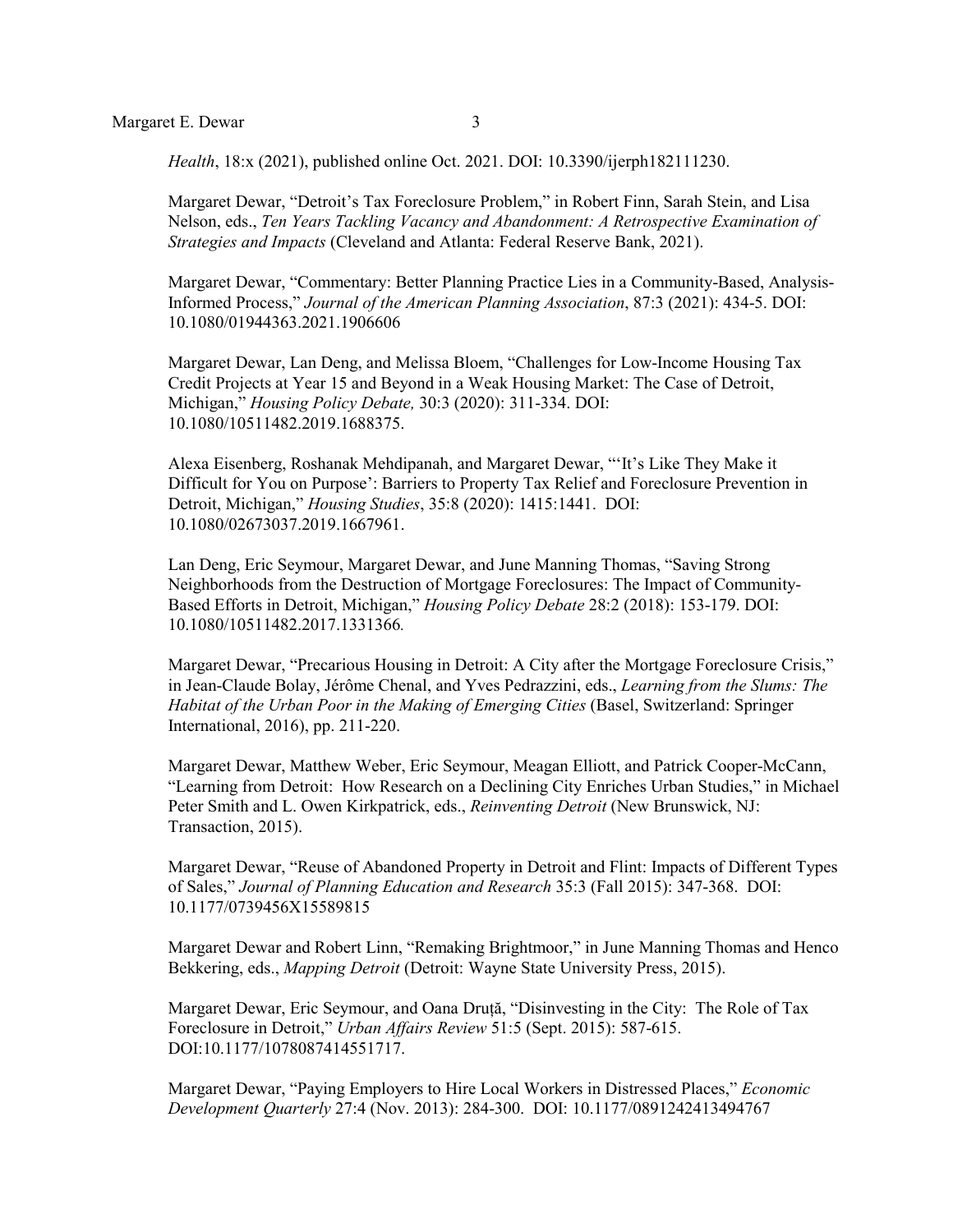June Manning Thomas and Margaret Dewar, "Introduction," in Margaret Dewar and June Manning Thomas, eds., *The City after Abandonment* (Philadelphia: University of Pennsylvania Press, 2013), pp. 1-14.

Margaret Dewar, "What Helps or Hinders Nonprofit Developers in Reusing Vacant, Abandoned, and Contaminated Property?" in Margaret Dewar and June Manning Thomas, eds., *The City after Abandonment* (Philadelphia: University of Pennsylvania Press, 2013), pp. 174-196.

Margaret Dewar, Christina Kelly, and Hunter Morrison, "Planning for Better, Smaller Places after Population Loss: Lessons from Youngstown, Ohio, and Flint, Michigan," in Margaret Dewar and June Manning Thomas, eds., *The City after Abandonment* (Philadelphia: University of Pennsylvania Press, 2013), pp. 289-316.

Katrin Groβmann, Robert Beauregard, Margaret Dewar, and Annegret Haase, "European and US Perspectives on Shrinking Cities," *Urban Research and Practice*, 5(3), Nov. 2012, pp. 360-3. DOI: 10.1080/17535069.2012.727565.

Margaret Dewar and Matthew Weber, "City Abandonment," in Rachel Weber and Randall Crane, eds., *Oxford Handbook of Urban Planning* (Oxford: Oxford University Press, 2012), pp. 563-586.

Hunter Morrison and Margaret Dewar, "Planning in America's Legacy Cities: Toward Better, Smaller Communities after Decline," in Alan Mallach, ed., *Rebuilding America's Legacy Cities: New Directions for the Industrial Heartland* (New York: American Assembly, 2012), pp. 115- 137.

Margaret Dewar, "CDC Partnerships," in Joseph Schilling and Alan Mallach, *Cities in Transition: A Guide for Practicing Planners*, Planning Advisory Service Report Number 568 (Chicago: American Planning Association, 2012), p. 124.

Margaret Dewar and Kris Wernstedt, "Challenges in Reusing Vacant, Abandoned, and Contaminated Urban Properties," *Land Lines*, 21(2), April 2009, pp. 2-7.

Margaret Dewar, "Editorial: The Future of Abandoned Cities," *Journal of Urban Regeneration and Renewal*, 1(3), Dec. 2007-Feb. 2008, pp. 225-226.

Margaret Dewar and David Epstein, "Planning for 'Megaregions' in the United States," *Journal of Planning Literature*, 22(2), Nov. 2007, pp. 108-124. DOI: 10.1177/0885412207306615

Margaret Dewar, "Selling Tax-Reverted Land: Lessons from Cleveland and Detroit," *Journal of the American Planning Association*, 72(2), spring 2006, pp. 167-180. DOI: 10.1080/01944360608976737

Margaret Dewar and Sabina Deitrick, "The Role of Community Development Corporations in Brownfield Redevelopment," in Rosalind Greenstein, ed., *Recycling the City: The Use and Reuse of Urban Land* (Cambridge, MA: Lincoln Institute of Land Policy, 2004).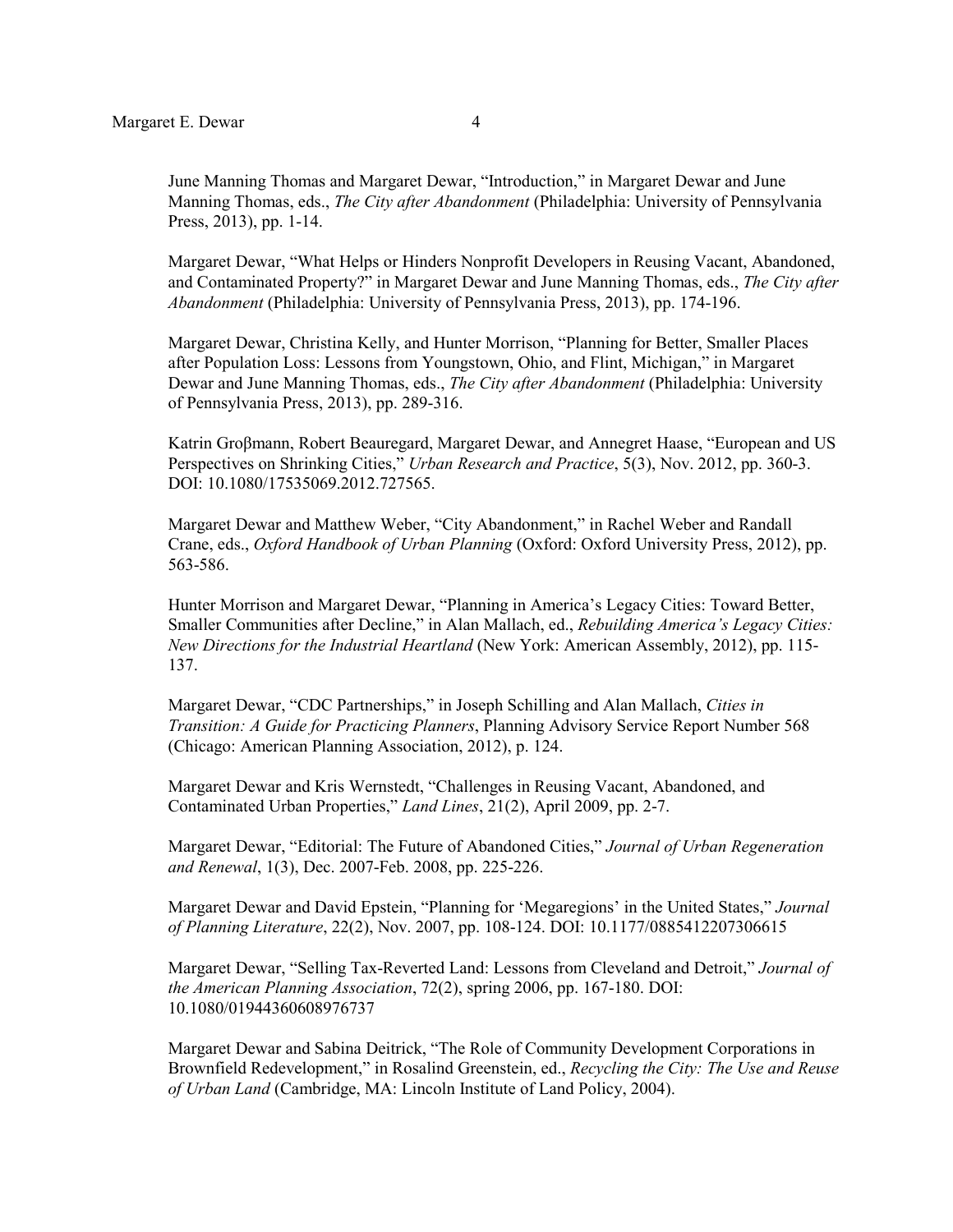Margaret E. Dewar, "Can Evaluation for Empowerment Be Applied to Economic Development in Empowerment Zones?" in David Fasenfest and Laura Reese, eds., *Critical Evaluations of Economic Development Policy* (Detroit: Wayne State University Press, 2004).

Margaret E. Dewar, "The Detroit Empowerment Zone's Effect on Economic Opportunity: Employers' Responses to the Zone's Programs and Incentives," in Fritz W. Wagner, Timothy E. Joder and Anthony J. Mumphrey, Jr., eds., *Human Capital Investment for Central City Revitalization* (New York: Routledge, 2003).

Margaret E. Dewar and Claudia B. Isaac, "Learning from Difference: The Potentially Transforming Experience of Community-University Collaboration," *Journal of Planning Education and Research*, 17, summer 1998, pp. 334-47. DOI: 10.1177/0739456X9801700408

Margaret E. Dewar, "Why State and Local Economic Development Programs Cause So Little Economic Development," *Economic Development Quarterly*, 12:1 (Feb. 1998), pp. 68-87, DOI: 10.1177/089124249801200106; republished in Michael Leary, Bill Dermody, and Ann Markusen, eds., *Envisioning Cities and Regions* (Minneapolis: University of Minnesota, 2000); republished in David A. Plane, Lawrence D. Mann, Kenneth Button, and Peter Nijkamp, eds., *Regional Planning* (in *Classics in Planning* series) (Glasgow: Edward Elgar Publishing, 2007).

Margaret E. Dewar and Beth Hagenlocker, "Getting to the Bottom Line on Low-Interest Loans to Business: An Evaluation of Minnesota's Small Cities Economic Development Program," *Regional Studies*, 30:1 (1996), pp. 41ff. DOI: 10.1080/00343409612331349468

Margaret E. Dewar, "The American Record in Industrial Policy: Results of Programs for Troubled Manufacturing Industries," *Journal of Policy History*, 6:3 (summer 1994), pp. 185- 214. DOI: [10.1017/S0898030600003924](https://doi-org.proxy.lib.umich.edu/10.1017/S0898030600003924)

Margaret E. Dewar, Joan Fitzgerald, and Nancey Green Leigh "Women's Fortunes and Economic Restructuring," *Economic Development Quarterly*, 8:2 (May 1994), pp. 141-146. DOI: 10.1177/089124249400800204

Margaret E. Dewar, Joan Fitzgerald, and Nancey Green Leigh, "Focus: Women and Economic Restructuring," an edited focus section, *Economic Development Quarterly*, 8:2 (May 1994), pp. 141-210.

Margaret E. Dewar, "Minnesota's Economic Recovery Fund: Positive Results, Room for Improvement," *Rural Development Perspectives* 8:2 (June 1993), pp. 16-21.

Margaret E. Dewar, "Loans to Business to Encourage Rural Economic Development," *Policy Studies Journal*, 20:2 (spring 1992), pp. 230-40. DOI: 10.1111/j.1541-0072.1992.tb00151.x

Margaret E. Dewar, "The Industrial Policy Dilemma," *Economic Development Quarterly*, 6:2 (May 1992), pp. 211-19. DOI: 10.1177/089124249200600209

Margaret Dewar " (with NASULGC Urban Economic Development Working Group), "Urban Economic Development," *Journal of Planning Literature*, 5:1 (Aug. 1990), pp. 6-11. DOI: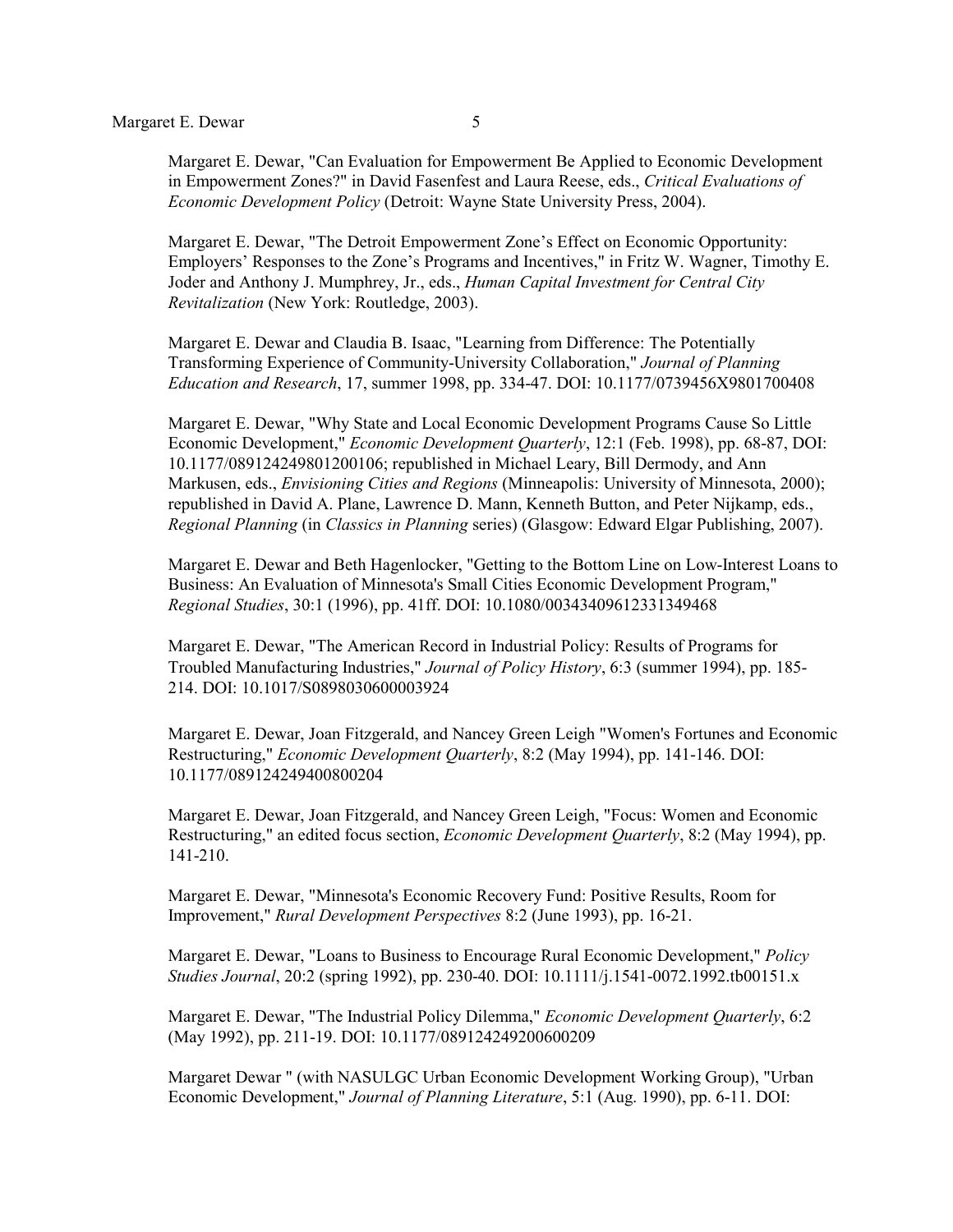10.1177/088541229000500103

Margaret E. Dewar, "Federal Intervention in Troubled Industry: Lessons from the New England Fisheries," *Policy Studies Review*, 9:3 (spring 1990); and in Melvin Dubnick and Alan Gitelson, eds., *Public Policy and Economic Institutions* (Greenwich, CT: JAI Press, 1990). DOI: 10.1111/j.1541-1338.1990.tb01057.x

Margaret E. Dewar, "Tax Incentives and Public Loans and Subsidies: What Difference Do They Make in Nonmetropolitan Economic Development?" in Richard D. Bingham, Edward W. Hill, and Sammis B. White, eds., *Financing Economic Development* (Newbury Park, CA: Sage, 1990).

Margaret E. Dewar, "Adopting New Manufacturing Technology: Can It Help Declining Manufacturing Industries?" *Economic Development Quarterly*, 2:3 (August 1988), pp. 276-286. DOI: 10.1177/089124248800200307

Margaret E. Dewar, "New England's Fishing Industry" in Peter B. Doeringer, Philip I. Moss, and David G. Terkla, *The New England Fishing Economy: Jobs, Income and Kinship* (Amherst, MA: University of Massachusetts Press, 1986), pp. 15-32.

Margaret E. Dewar, "Development Analysis Confronts Politics: Industrial Policy on Minnesota's Iron Range," *Journal of the American Planning Association*, 52:3 (summer 1986), pp. 290-298, DOI: 10.1080/01944368608976435; and in Harvey A. Goldstein, ed., *The State and Local Industrial Policy Question* (Chicago: APA Planners Press, 1987), pp. 148-60.

Margaret E. Dewar, "The Role of Analysis in Economic Development: Lessons from Minnesota's Iron Range," *Rural Development Perspectives*, 2:3 (June 1986), pp. 22-27.

Margaret E. Dewar, "The Usefulness of Industrial Revenue Bond Programs for State Economic Development: Some Evidence from Massachusetts," *New England Journal of Business and Economics*, 7:2 (spring 1981), pp. 23-34.

## OTHER REPORTS AND PUBLICATIONS

Margaret Dewar, "Review of Claire W. Herbert: *A Detroit Story: Urban Decline and Property Informality*," *AAG Review of Books*, 10:1, 1-3, DOI: 10.1080/2325548X.2022.1999728, published online January 2022.

Margaret Dewar, "Review of Conrad Kickert: *Dream City: Creation, Destruction, and Reinvention in Downtown Detroit*," *The Geographical Review,* [DOI:](https://doi.org/10.1080/00167428.2021.1972676)  [10.1080/00167428.2021.1972676,](https://doi.org/10.1080/00167428.2021.1972676) published online July 2021.

Elizabeth Benton, Margaret Dewar, Robert Goodspeed, and Robert Gillett, *Reducing Michigan Evictions: The Pandemic and Beyond* (Ann Arbor, MI: University of Michigan Poverty Solutions, June 2021).

Robert Goodspeed, Kyle Slugg, Margaret Dewar, and Elizabeth Benton, *Michigan Evictions: Trends, Data Sources, and Neighborhood Determinants* (Ann Arbor, MI: University of Michigan Poverty Solutions, May 2020).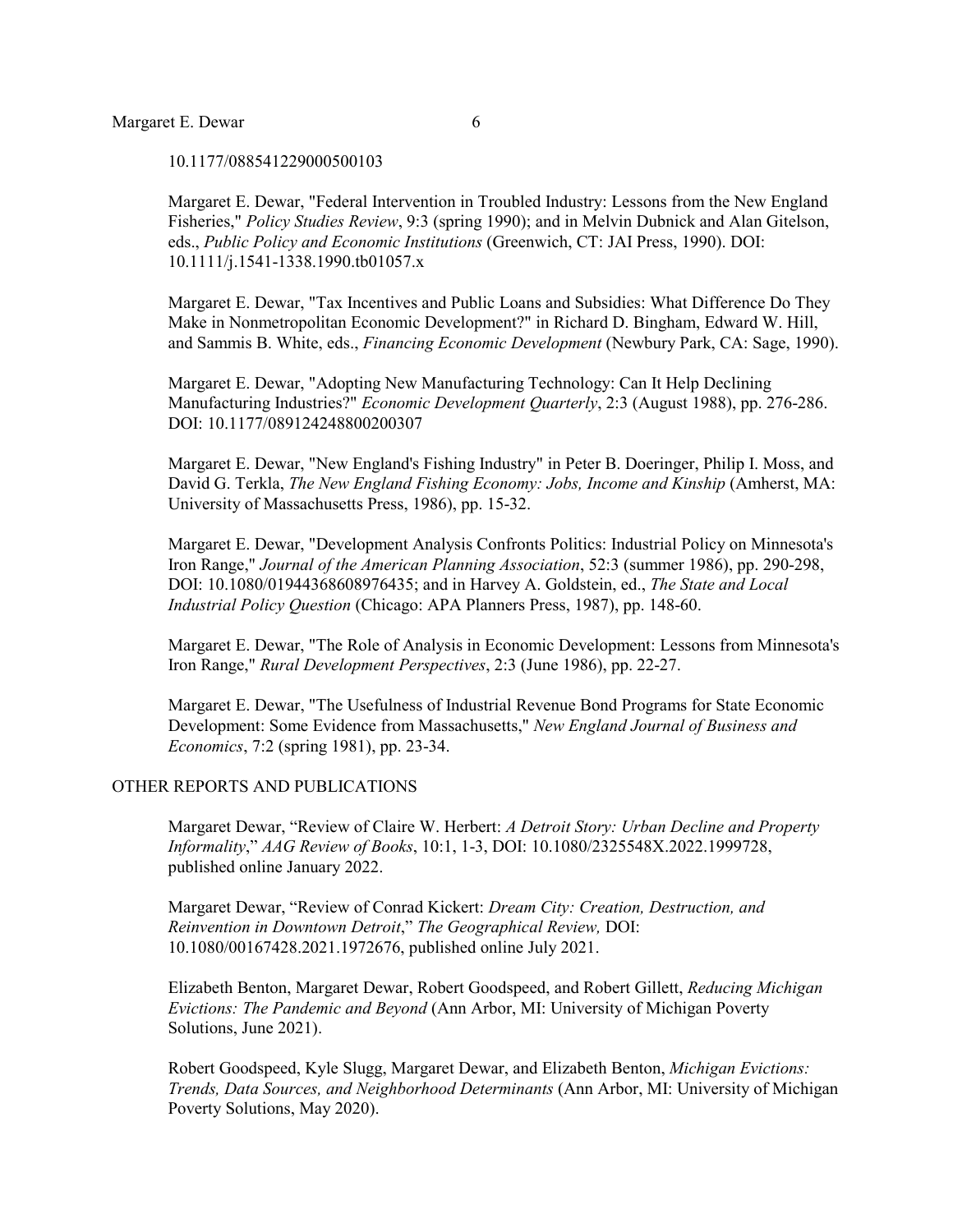Margaret Dewar, "Detroit's Tax Foreclosure Problem," paper prepared for the conference of the Association of Collegiate Schools of Planning, Greenville, SC, October 2019.

Joan Iverson Nassauer, Natalie R. Sampson, Noah J. Webster, Margaret Dewar, Shawn McElmurry, G. Allen Burton Jr., and Catherine Riseng, *Green Stormwater Infrastructure on Vacant Land: An Integrated Assessment with Implications for Detroit,* NEW-GI White Paper No. 3 (Ann Arbor, MI: University of Michigan Water Center, Sept. 2019).

Margaret Dewar, "Review of Gordon C. C. Douglas: *The Help-Yourself City*," *International Journal of Urban and Regional Research,* 43(4), July 2019, pp. 811-812. DOI: 10.1111/1468- 2427.12818

Noah Urban, Margaret Dewar, Erica Raleigh, and Sarida Scott, "Program Design for Increasing Housing Market Analysis Capacity in Detroit and its Region," with reports on investigation of needs, interest, and potential solutions, April 2019.

Margaret Dewar, Grace Cho, Rebecca Labov, Moira Egler, and Alicia Alvarez, *Making Governance Work for Green Stormwater Infrastructure on Vacant Land in Legacy Cities,* NEW-GI Technical Report No. 2 (Ann Arbor, MI: University of Michigan Water Center, Sept. 2018).

Margaret Dewar and Alicia Alvarez, "The Governance Challenge in Transforming Land Use in Legacy Cities," paper prepared for conference of the Association of Collegiate Schools of Planning, Buffalo, NY, Oct. 2018.

Margaret Dewar, Lan Deng, Melissa Bloem, "Saving Decent Affordable Housing in Detroit: The Challenges for Low-Income Housing Tax Credit Projects at Year 15," paper prepared for the conference of the Association of Collegiate Schools of Planning, Denver, CO, Oct. 2017, and revised for the conference of the Urban Affairs Association, Toronto, Ontario, Canada, April 2018, and for the conference of the Association of Collegiate Schools of Planning, Buffalo, NY, Oct. 2018.

Nathaniel Lichten, Joan Iverson Nassauer, Margaret Dewar, Natalie R. Sampson, Noah J. Webster, *Green Infrastructure on Vacant Land: Achieving Social and Environmental Benefits in Legacy Cities,* NEW-GI White Paper No. 1 (Ann Arbor, MI: University of Michigan Water Center, Feb. 15, 2017).

Joan Nassauer, Margaret Dewar, Shawn McElmurry, Natalie Sampson, Alicia Alvarez, Allen Burton, Catherine Riseng, Amy Schulz, Noah Webster, Nathaniel Lichten, *NEW-GI Neighborhood, Environment & Water Research Collaborations for Green Infrastructure.*  Advisory Brief (Ann Arbor, MI: University of Michigan Water Center, April 2016).

Lesli Hoey and Margaret Dewar, "Review of Michael Cameron Dempsey, *Castles in the Sand: A City Planner in Abu Dhabi*," *Journal of the American Planning Association* 82:1 (Winter 2016), p. 58. DOI: 10.1080/01944363.2015.1117909

Margaret Dewar, Matthew Weber, Eric Seymour, Meagan Elliott, Patrick Cooper-McCann, "Learning from Detroit," paper presented at the conference of the Association of Collegiate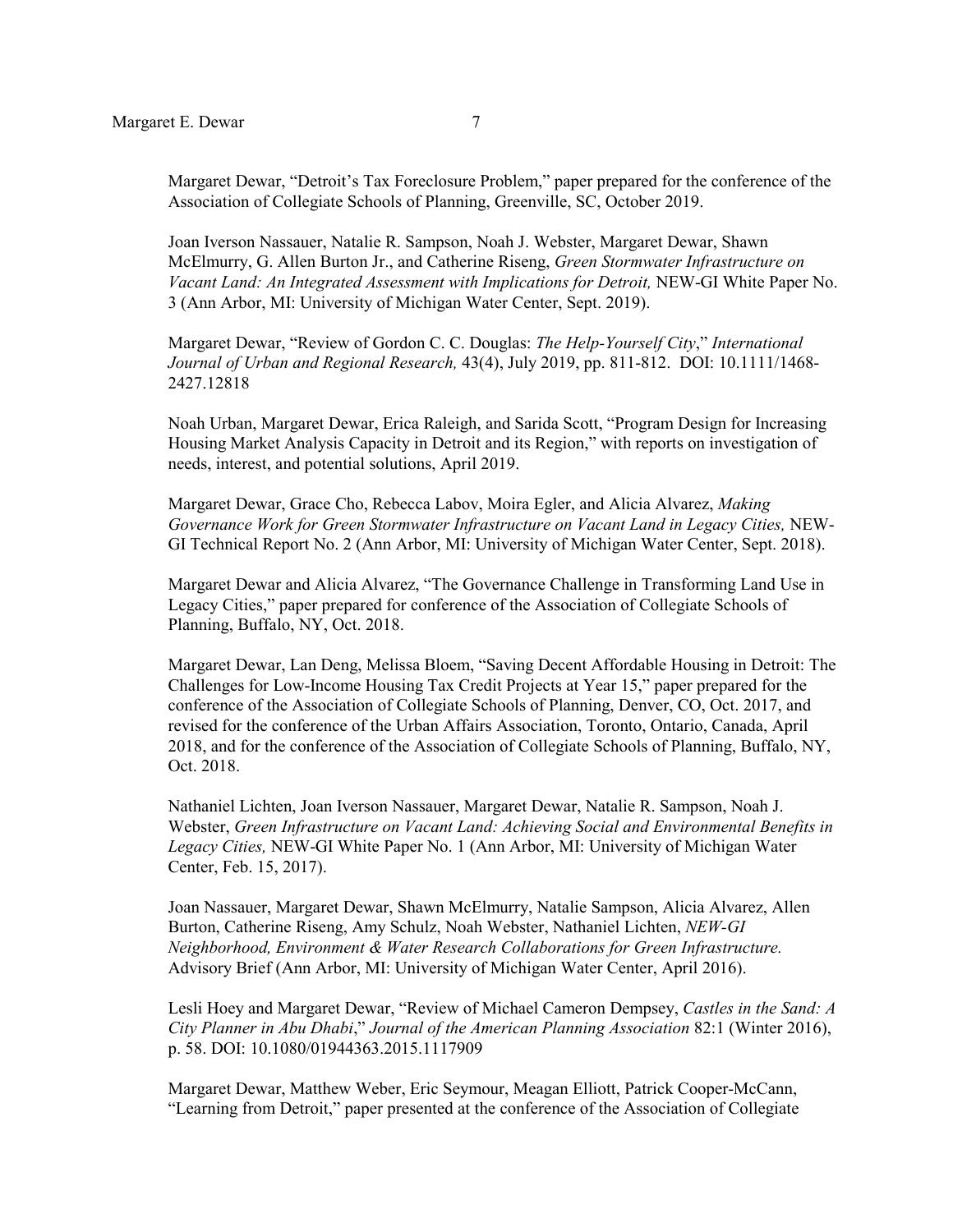Schools of Planning, Houston, TX, October 2015.

Margaret Dewar, "A Better Solution to Reusing Abandoned Property: Evidence from Flint and Detroit," *Planetizen* blog, July 29, 2015, [http://www.planetizen.com/node/79734.](http://www.planetizen.com/node/79734)

Margaret Dewar and June Manning Thomas, "The Absence of Neighborhood Planning: Lessons from Detroit," paper prepared for the conference of the Urban Affairs Association, Miami, FL, April 2015.

Margaret Dewar, June Manning Thomas, Lan Deng, Eric Seymour, "Saving Neighborhoods from Mortgage Foreclosures," paper prepared for the conference of the Association of Collegiate Schools of Planning, Philadelphia, PA, Oct. 2014, and revised for conference of the Urban Affairs Association, Minneapolis, MN, April 2017.

Margaret Dewar, "Review of George Galster, *Driving Detroit: The Quest for Respect in the Motor City*," *Journal of the American Planning Association*, 80:2 (Spring 2014), pp. 185-186. DOI: 10.1080/01944363.2014.954465

Margaret Dewar, Eric Seymour, and Oana Druță, "Disinvesting in the Built City: The Role of Tax Foreclosure in Detroit," presented at the conference of the Urban Affairs Association, San Antonio, TX, March 2014*.*

June Thomas and Margaret Dewar, "Op-Ed: What Detroit Could Learn from Youngstown," *Detroit News,* Feb. 14, 2013.

Margaret Dewar, Eric Seymour, and Oana Druță, "Dismantling a City: The Role of Tax Foreclosure in Detroit," prepared for the conference of the Association of Collegiate Schools of Planning, Cincinnati, OH, Nov. 2012, and presented at the Spaces and Flows conference, Detroit, MI, Oct. 2012.

Margaret Dewar and Robert Linn, "Remaking Detroit," prepared for the conference of the Association of Collegiate Schools of Planning, Minneapolis, MN, Oct. 2010.

Margaret Dewar, Christina Kelly, and Hunter Morrison, "Planning for Better, Smaller Places in the Context of Abandonment: Lessons from Youngstown, Ohio, and Flint, Michigan," prepared for the conference of the Association of Collegiate Schools of Planning, Arlington, VA, Oct. 2009.

Margaret Dewar, "What Helps or Hinders Nonprofit Developers in Reusing Vacant, Abandoned, and Contaminated Property?—Findings from Detroit and Cleveland," Lincoln Institute of Land Policy working paper, Nov. 2007; revised version prepared for the conference of the Association of Collegiate Schools of Planning, Chicago, IL, July 2008.

Margaret Dewar, "Remaking the City through Property Tax Foreclosure and Auction of Taxreverted Property," paper prepared for the conference of the Association of Collegiate Schools of Planning, Milwaukee, WI, Oct. 2007.

Margaret Dewar and David Epstein, "Planning for 'Megaregions' in the United States: Findings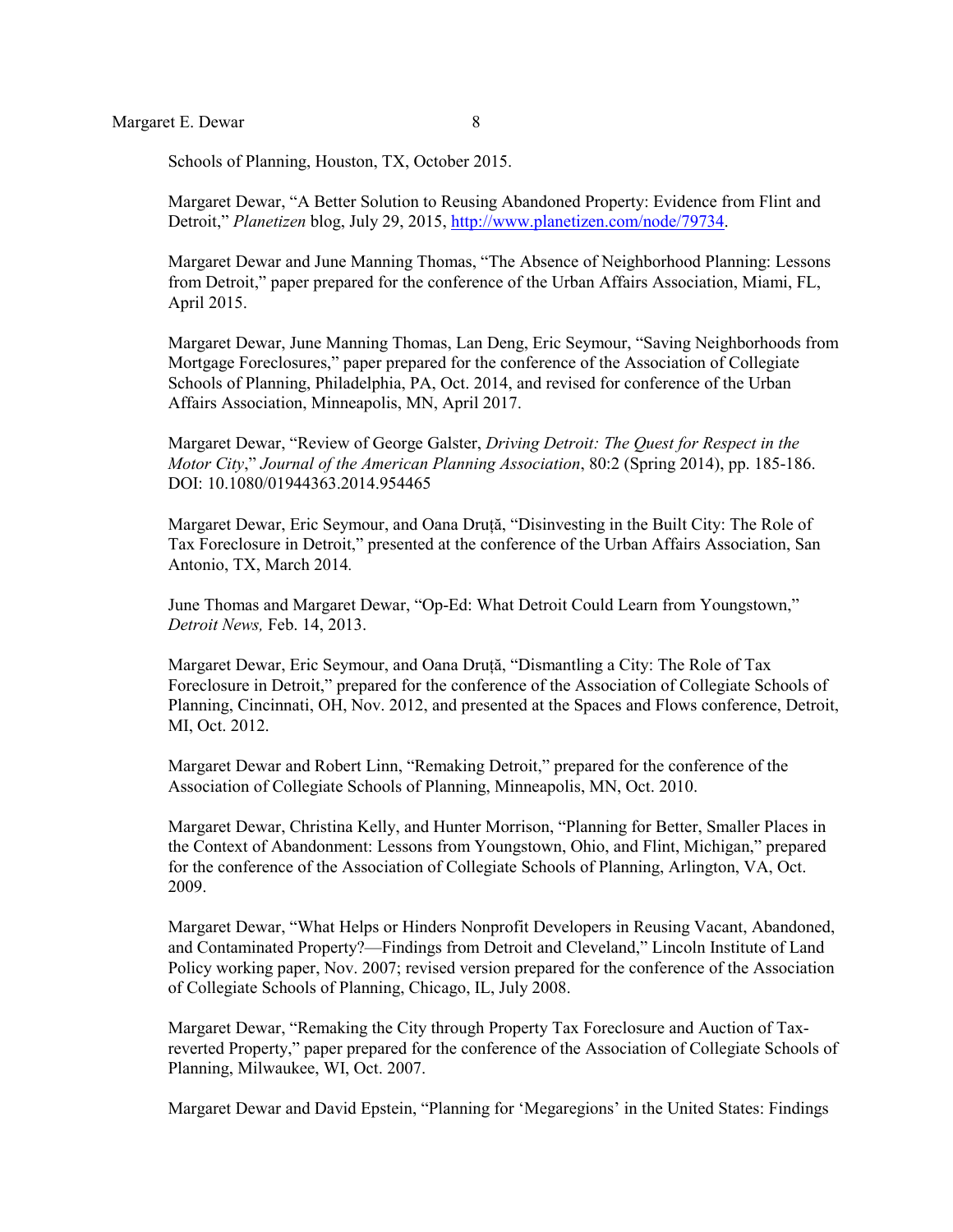from Planning for the Great Lakes Megaregion," paper prepared for the World Planning Schools Congress, Mexico City, July 2006; revised version prepared for the conference of the Association of Collegiate Schools of Planning, Fort Worth, TX, Nov. 2006.

Margaret Dewar and Carlton Basmajian, "Early Detection of Changing Neighborhood Conditions: What Help Can Neighborhood Indicators Offer?" paper prepared for the conference of the Association of Collegiate Schools of Planning, Kansas City, MO, Oct. 2005. Revised version (with Carlton Basmajian, Rebecca Alter, and Betty Law) is Urban and Regional Research Collaborative Working Paper 07-01.

Margaret Dewar, "Disposition of Tax-Reverted Land in Cities: Learning from Cleveland and Detroit," paper prepared for the conference of the Association of Collegiate Schools of Planning, Portland, OR, Oct. 2004.

Margaret Dewar and Sabina Deitrick, "The Role of CDCs in Brownfield Redevelopment," paper prepared for the conference of the Association of Collegiate Schools of Planning, Baltimore, MD, Nov. 2002.

Nandini Bhaskara Rao and Margaret Dewar, "Streamlining Acquisition of City-Owned Land for Affordable Housing Development: A Case Study from Detroit," paper prepared for the Fannie Mae Foundation, Dec. 2001; revised as Urban and Regional Research Collaborative Working Paper, Nov. 2004.

Margaret Dewar, "Economic Opportunity in the Detroit Empowerment Zone: Employers' Responses to Programs and Incentives," paper prepared for the conference of the Association of Collegiate Schools of Planning, Cleveland, OH, Nov. 2001.

Margaret Dewar, "Can Evaluation for Empowerment Be Applied to Economic Development in Empowerment Zones?" paper prepared for the conference of the Association of Collegiate Schools of Planning, Ft. Lauderdale, FL, Oct. 1997.

Margaret Dewar and Claudia Isaac, "Lessons from the Detroit Community Outreach Partnership Center," paper prepared for the conference of the Association of Collegiate Schools of Planning, Toronto, Ontario, Canada, July 1996.

Margaret E. Dewar, Glenn L. Nelson, Thomas F. Stinson, "Recognizing the Many Uses of Regional Development Programs: Conundrums for Designers and Evaluators," prepared for the conference of the Association of Collegiate Schools of Planning, Detroit, MI, Oct. 1995.

Thomas F. Stinson and Margaret E. Dewar, "Strategies for Economic Development," *CURA Reporter*, 25:2 (May 1995), pp. 1-6.

Margaret Dewar, "Regional Networks," response to papers prepared for the Social Science Research Council/Department of Housing and Urban Development seminar on regionalism, Washington, DC, Dec. 1994.

Susan C. Turner and Margaret Dewar, "Issues in Race and Restructuring: The Place of Black Men in Industrializing America--Henry Ford and the Black Men of Detroit, 1919-41," paper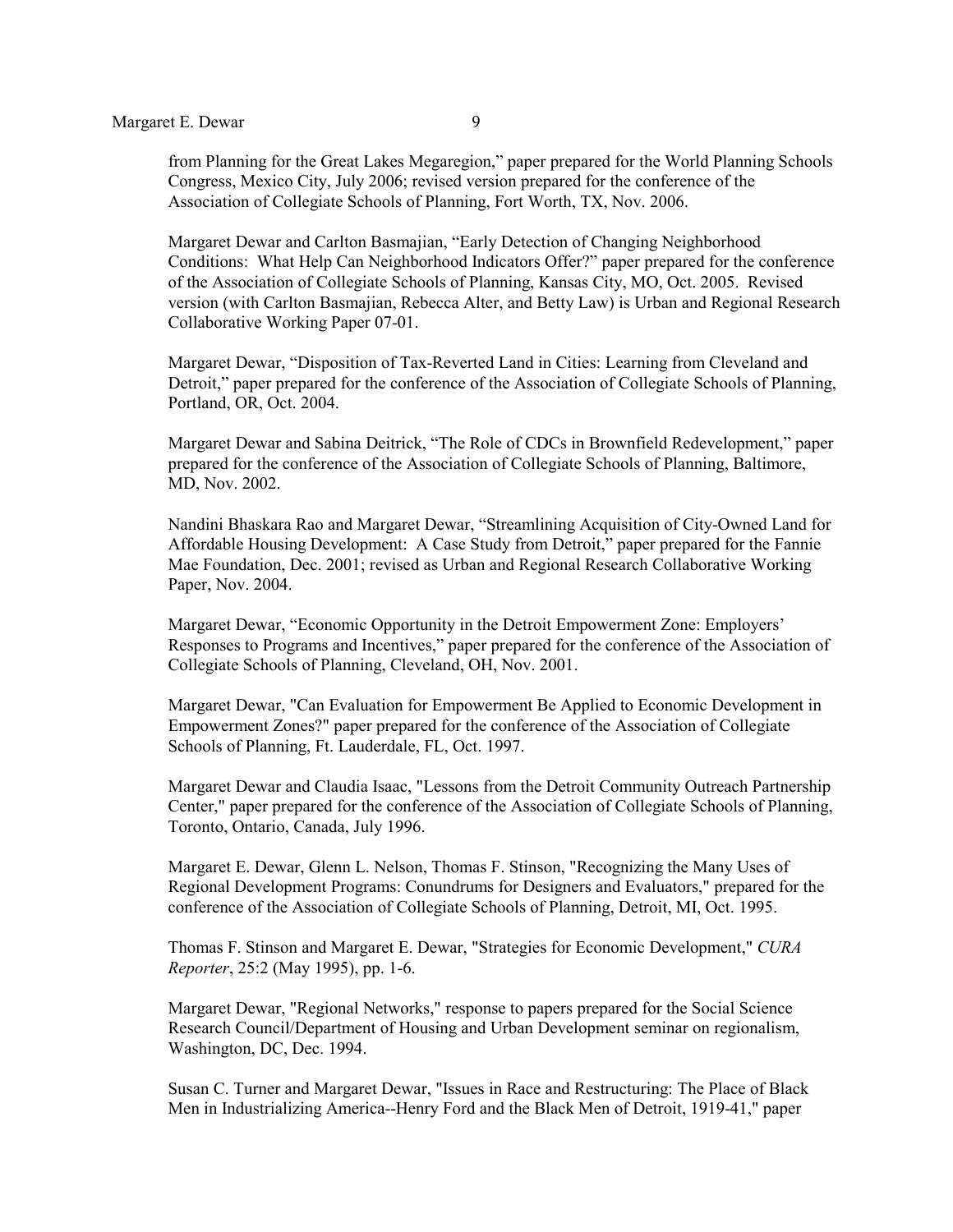presented at the conference of the Association of Collegiate Schools of Planning, Columbus, Ohio, Oct. 1992.

Margaret E. Dewar, "Why Don't State and Local Economic Development Programs Produce Economic Development?" Staff Paper 92-1, State and Regional Research Center, University of Minnesota, St. Paul, MN, May 1992.

Margaret E. Dewar, "Inside State and Local Economic Development Programs: Results of Minnesota's Small Cities Economic Development Program," Staff Paper 91-1, State and Regional Research Center, University of Minnesota, St. Paul, MN, Feb. 1991.

Margaret E. Dewar, Glenn L. Nelson, Thomas F. Stinson, "The Political Character of Targeted Area Development" (with Thomas F. Stinson and Glenn L. Nelson), paper prepared for the conference of the Association of Collegiate Schools of Planning, Austin, TX, Nov. 1990.

Margaret E. Dewar, "Political-Economic Perspectives on the Results of State and Local Economic Development Programs," paper prepared for the conference of the Association of Collegiate Schools of Planning, Portland, OR, Oct. 1989.

Margaret E. Dewar, "State and Local Development Programs for Distressed Areas: Why So Few Positive Results?" paper prepared for the conference of the Association of Collegiate Schools of Planning, Buffalo, NY, Oct. 1988.

Thomas F. Stinson, Margaret E. Dewar, Kip Sullivan, "Taxes, Jobs, and Market Growth Rates," Staff Paper 88-1, State and Regional Research Center, University of Minnesota, St. Paul, MN, March 1988.

Margaret E. Dewar, "What Are the Results of Programs to Help Troubled Manufacturing Industries?" paper presented at the conference of the Association of Collegiate Schools of Planning, November 1987.

Margaret E. Dewar, "Innovation in Process Technology: How Can It Help Declining Manufacturing Industries?" paper prepared for Manufacturing Studies Board, National Academy of Sciences, April 1985, and distributed as Discussion Paper 34, Strategic Management Research Center, University of Minnesota, May 1985.

Glenn Nelson and Margaret Dewar, "State Should Drop Federal Tax Deduction," Minneapolis Star and Tribune, April 14, 1983, p. 15A.

Contributor to "Sectoral Employment Displacement: A Two-City Study," Institute for Employment Policy, Boston University, Boston, MA, June 1982.

Contributor to "An Assessment of the Likelihood that an Adverse Boundary Shift Would Affect the Chatham Economy," Institute for Employment Policy, Boston University, Boston, MA, May 1982.

Margaret E. Dewar, "Toward a National Industrial Policy: Conclusions from a Humphrey Conference," Humphrey Institute Working Paper, University of Minnesota, Minneapolis, MN,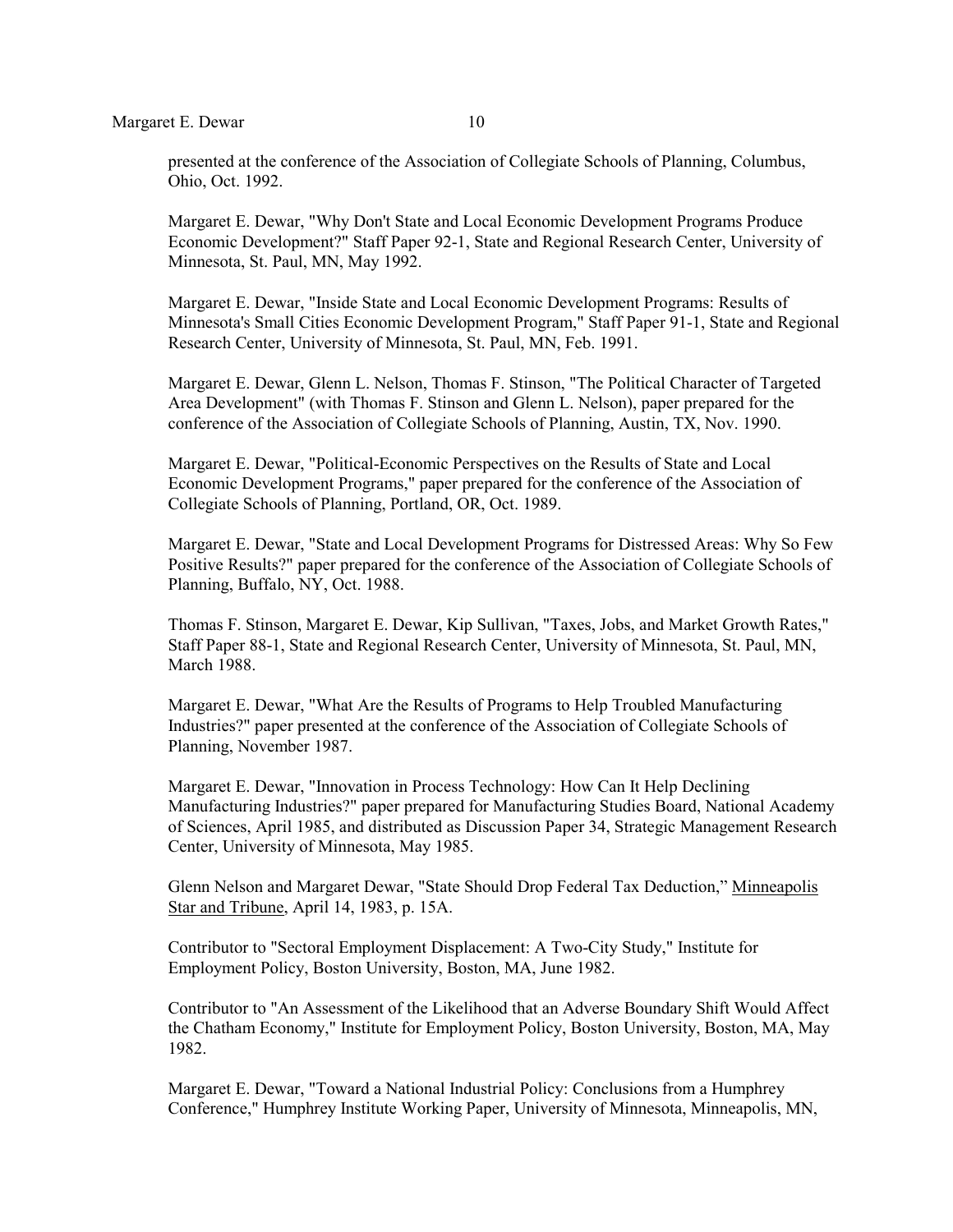Nov. 1981.

Margaret E. Dewar and Leah J. Smith, "The Fishing Labor Market in Two New England Ports," Marine Policy and Ocean Management, Woods Hole Oceanographic Institution, Woods Hole, MA, Dec. 1979.

Margaret Dewar, Ronald Lake, Mary Lord, Deborah Wishner, Julia Wondolleck, "The Fishing Industry of Chatham and Its Importance to the Town," Department of Urban Studies and Planning, Massachusetts Institute of Technology, Cambridge, MA, Aug. 1978.

Margaret Dewar, "Boston Area CETA Housing Programs" in U.S. Congress, Joint Economic Committee, *Achieving the Goals of the Employment Act of 1946 - Thirtieth Anniversary Review*, Vol. 1, Paper No. 3, "Job Creation: The Project Approach in New England" by William Spring, Aug. 20, 1976.

James E. Wallace, Margaret Dewar, et al., "Working Paper on Early Findings: Demand Experiment, Experimental Housing Allowance," Abt Associates, Cambridge, MA, Aug. 15, 1974.

### PRINCIPAL GRANTS FOR RESEARCH AND OUTREACH

Principal investigator, Community Foundation for Southeast Michigan, on planning a system to increase capacity for housing market analysis in Detroit, \$28,695, 2018-2019.

Co-principal investigator, Poverty Solutions and Quicken Community Development Fund, on converting renters to owners after tax foreclosure, \$200,000, 2018-2021.

Principal investigator, Poverty Solutions, on preservation of low-income housing tax credit properties after year 15, \$25,000, 2017-2018.

Co-principal investigator, Erb Foundation, on the governance of green stormwater infrastructure installation and maintenance in Detroit, share \$1.3 million, 2015-2019

Co-principal investigator, University of Michigan Water Center, on governance of green stormwater infrastructure installation and maintenance in Detroit, share \$250,000, 2014-2015.

Principal investigator, Graham Environmental Sustainability Institute, "Documenting Care and Commitment to Place in Detroit's Abandoned Areas," \$37,567, 2011-13; and collaborator, "Applied Research and Service," \$30,000, 2012-13.

Awardee, University of Michigan, Center for Local, State, and Urban Policy, "Remaking the City after Abandonment," \$23,000, 2008-12.

Principal investigator, Community Legal Resources, Detroit Vacant Property Campaign, \$100,000, 2008-11.

Principal investigator, Michigan AmeriCorps Partnership, grants of about \$300,000 per year, 2005-10.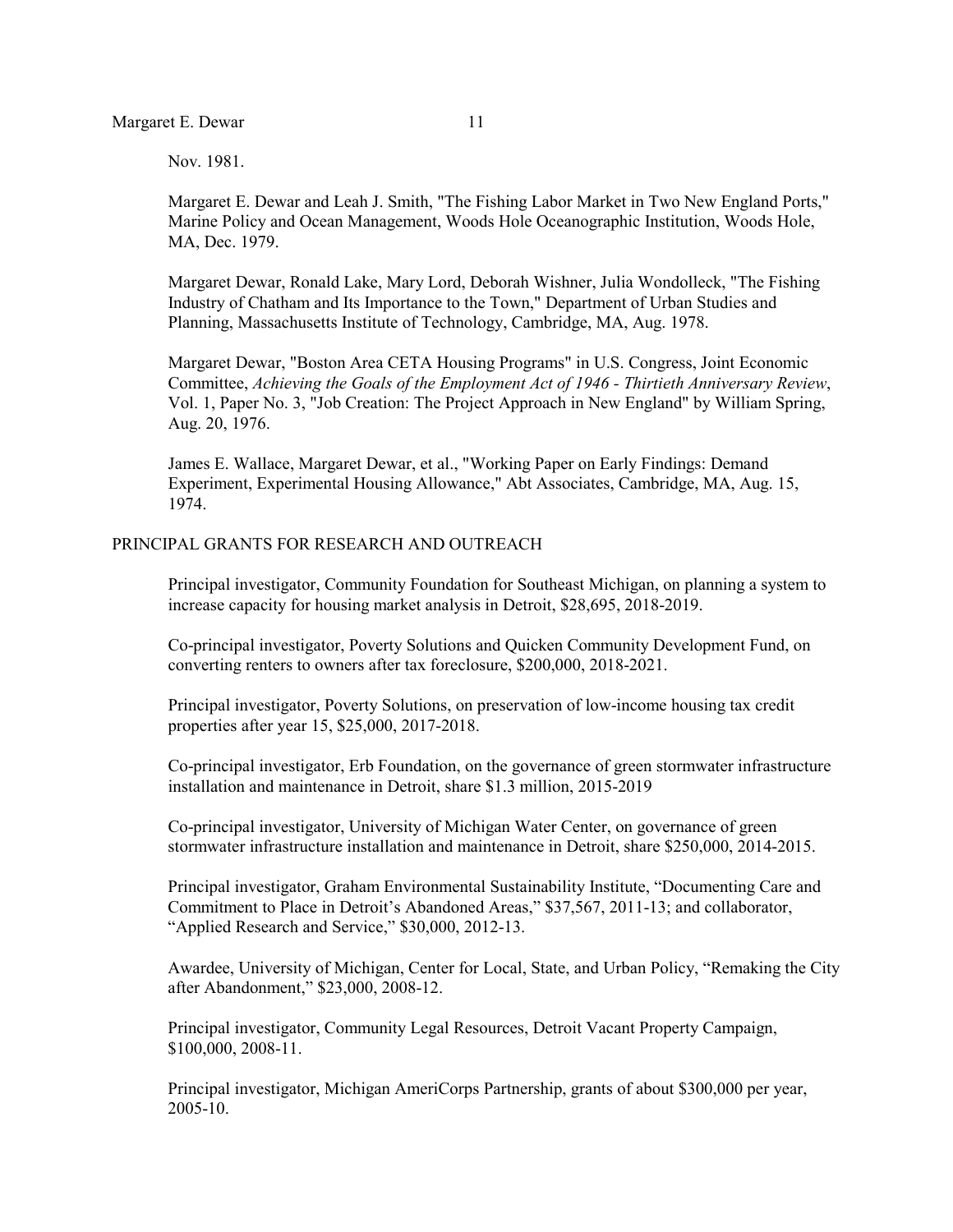Principal investigator, America Reads Tutoring Corps, about \$100,000 per year from Dell Foundation, Community Foundation for Southeast Michigan, and others, 2005-10.

Principal investigator, Detroit Economic Growth Corporation and Living Cities, Detroit Residential Parcel Survey, \$100,276, 2009.

Principal investigator, Lincoln Institute of Land Policy, "Factors that Help or Hinder Reuse of Vacant, Abandoned, and Contaminated Property by Community-Based Organizations," \$29,000, 2006-07.

Principal investigator, Detroit Local Initiatives Support Corporation, support for strategic planning initiatives on Detroit's eastside, about \$39,000, 2006.

Principal investigator, Land Policy Institute, Michigan State University, "Assessing the Effects of Michigan's Property Tax Foreclosure Reform," \$20,000, 2005-06.

Principal investigator, Detroit Local Initiatives Support Corporation, grants for work to improve the City of Detroit's database on tax-reverted properties, \$107,000, 2004.

Awardee, University of Michigan, Center for Local, State, and Urban Policy, "Public Land Disposition in Michigan Cities" (with Rochelle Lento), \$30,000, 2003.

Principal investigator, Michigan State Housing Development Authority, grant for research on Detroit's retail development potential with the Detroit Mayor's Office of Neighborhood Commercial Revitalization, \$20,000, 2003.

Principal investigator, U. S. Department of Housing and Urban Development, grant for Community Development Work Study, \$90,000 per biennial period, 2005-07, 2002-04, 2000-02, 1999-2001, 1998-2000.

Principal investigator, Lincoln Institute of Land Policy, "Political Economy of Brownfield Redevelopment in Detroit, Pittsburgh, and Baltimore" (with Marie Howland and Sabina Deitrick), \$48,500, 1999-2001.

Principal investigator, Fannie Mae Foundation, University-Community Partnership Program, for strengthening the capacity of Detroit nonprofits to develop affordable housing, \$200,000, 1998- 2001; and grant for preproposal, \$15,000, 1998.

Awardee, University of Michigan, Office of the Associate Provost, "Overcoming Barriers to Brownfield Redevelopment in Detroit" (with Rochelle Lento), \$45,000, 1998-2015.

Co-principal investigator, Michigan Community Service Program, AmeriCorps, grant for positions in community-based organizations and city agencies in Detroit for University of Michigan professional school graduate students and for community residents, about \$835,000 per year for three years, 1998-2001.

Principal investigator, National Center for the Revitalization of Central Cities, University of New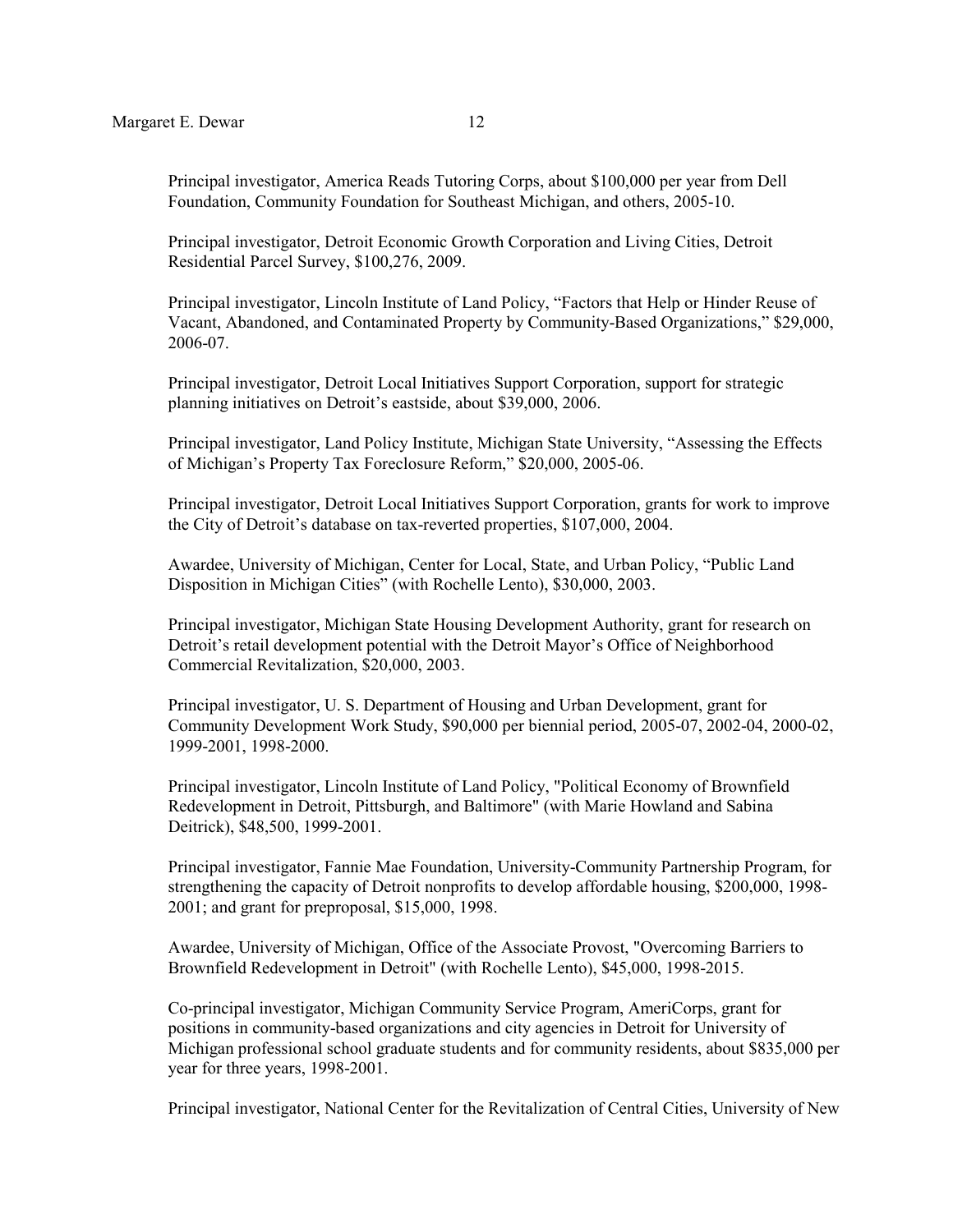Orleans, grant for evaluation of the economic development effects of the Detroit Empowerment Zone, \$38,475, 1997-98.

Principal investigator, U. S. Department of Housing and Urban Development, institutionalization grant for Detroit Community Outreach Partnership Center (shared with Wayne State University and Michigan State University), \$100,000, 1996-97.

Principal investigator, Detroit Department of Planning and Development, as part of the DECC Planning Consortium, to serve as planning technical support for one sector of the city of Detroit in the Community Reinvestment Strategy, \$110,000, 1997.

Co-principal investigator, Michigan Community Service Program, AmeriCorps, grant for positions in community-based organizations for University of Michigan professional school graduate students and for community residents, about \$2.3 million, 1994-97.

Principal investigator, U. S. Department of Housing and Urban Development, grant for Detroit Community Outreach Partnership Center (shared with Wayne State University and Michigan State University), \$580,000, 1994-96.

Co-principal investigator, Northwest Area Foundation, grant for "Policies and Strategies for Rural Economic Development," \$300,000, 1987-90.

#### PRINCIPAL PROFESSIONAL SERVICE ACTIVITIES

Member, Partner Advisory Council for development of a statewide housing plan, Michigan State Housing Development Authority, 2020-present.

Member, State Planning Body [a legal aid group], Housing Subcommittee, 2019-present. Board member, Detroit Future City, chair of Policy and Editorial Committee, 2019-present. Associate Editor, *Journal of the American Planning Association*, 2006-2020.

Associate Editor, *Economic Development Quarterly*, 1992-2010; member of editorial board, 2010-present.

Board member, Center for Community Progress, 2013-2019.

External reviewer, Department of City and Regional Planning, University of California, Berkeley, 2018.

Member of visiting committee, Department of Urban Studies and Planning, Massachusetts Institute of Technology, 2010-2018.

Board member, Michigan Community Resources, 2013-2017.

Member and co-founder, steering committee, Detroit Vacant Property Campaign, 2007-2011. Member of editorial board, *Urban Affairs Review*, 2010-2013.

Member of editorial board, *Journal of Urban Regeneration and Renewal*, 2007-2017. Track chair for economic development planning, World Planning Schools Conference, Mexico City, 2006.

National Committee, America 2050, Regional Plan Association, 2006-2015.

Member, Mentoring Committee, Association of Collegiate Schools of Planning, 2010-2017. Juror, Heinz Awards, 2004-2007.

Chair, External Review Committee, Ph.D. in City and Regional Planning, University of North Carolina, 2004.

Member, Michigan Futures task force on Michigan cities, 2002.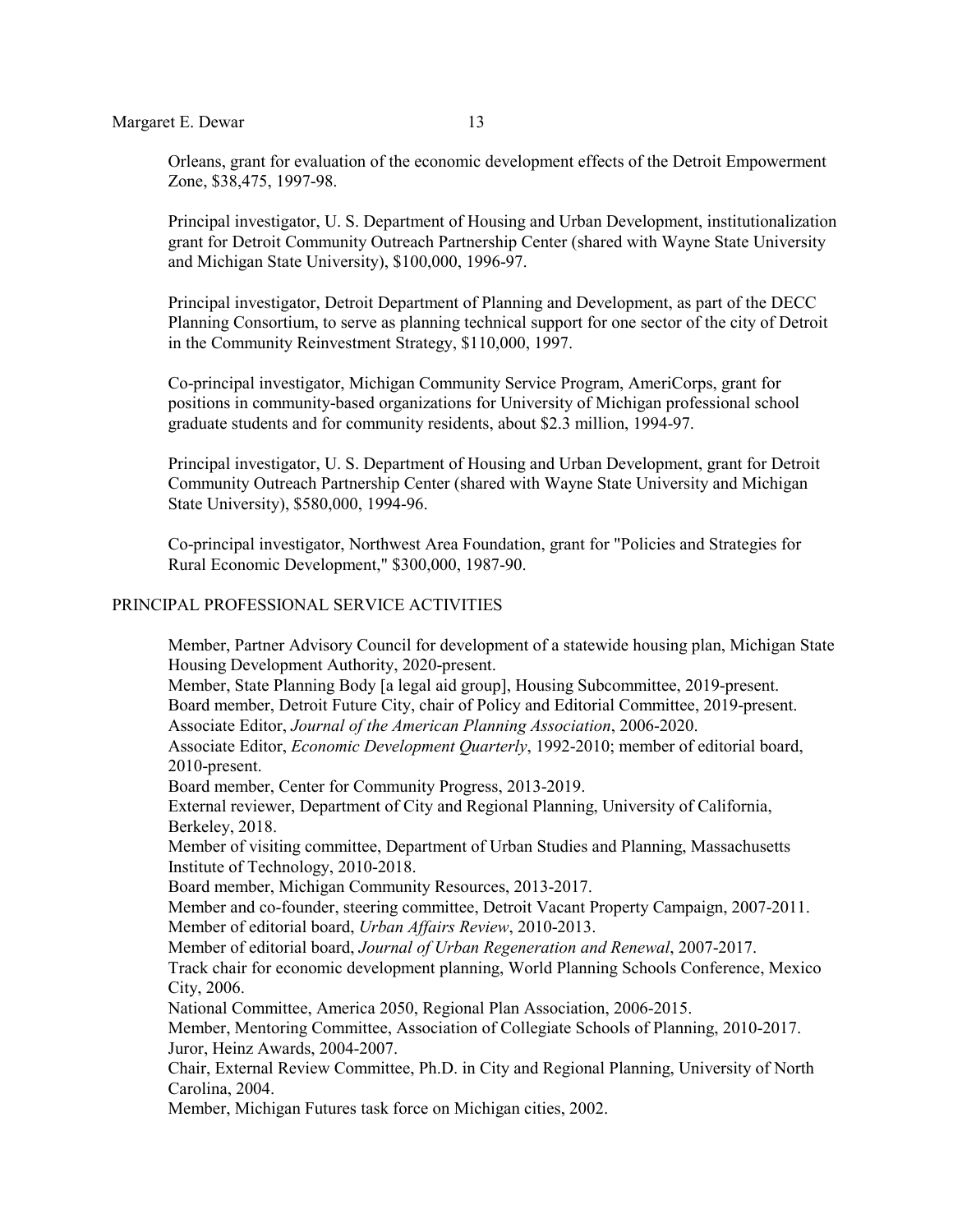Member and chair, Rapkin award committee for best article in *Journal of Planning Education and Research*, Association of Collegiate Schools of Planning, 2000-02.

Mentorship coordinator, Faculty Women's Interest Group, Association of Collegiate Schools of Planning, 1999-2002.

North Central Regional Representative, Executive Committee, Association of Collegiate Schools of Planning, 1993-1995, 2001-02.

Member, Review and Appraisal Committee, Association of Collegiate Schools of Planning, 1993, 2000-01.

Conference program chair, Great Lakes Economic Development Association, 1997. Member, Editorial Advisory Board, *Journal of American Planning Association*, 1997-2002. Member, Nominating Committee, Association of Collegiate Schools of Planning, 1996-1999. Member, Michigan Jobs Commission Task Force on evaluation of Renaissance Zones, 1997. Member, Michigan Department of Commerce Task Force on the economy of the Upper Peninsula, 1988-89.

Referee for papers submitted for publication to *Journal of the American Planning Association, Journal of Planning Education and Research, Journal of Planning Literature, Economic Development Quarterly, Growth and Change, Government and Policy, Policy Studies Review, Urban Affairs Review, Economic Geography, Journal of Urban Affairs, Town Planning Review, Journal of Urban Regeneration and Renewal, Journal of Environmental Planning and Management, State and Local Government Review, Environment and Planning A, Journal of Urbanism, Landscape Journal, International Journal of Urban and Regional Research, Cities, Planning Theory and Practice, State and Local Government Review, Landscape and Urban Planning, Land Use Planning, Cityscape, Urban Studies, Urban Geography, Journal of Higher Education Outreach and Engagement, Engaged Scholar Journal, Urban Research and Practice, Professional Geographer, Journal of Research and Practice, Transaction of AESOP, Urban Ecosystems.*

### PRINCIPAL RECENT UNIVERSITY AND COLLEGE SERVICE

Faculty coordinator, Detroit School Series of lectures and seminars, 2011-2020. Chair, search advisory committee for Taubman College dean, 2015-2017. Member, search advisory committee for Rackham School of Graduate Studies dean, 2014-2015. Co-organizer, Michigan Meeting, "Learning from Detroit: Turbulent Urbanism in the  $21<sup>st</sup>$ Century," May 2014. Member, Rackham School of Graduate Studies Advisory Board, 2010-2013. Member, Executive Committee, Taubman College of Architecture & Urban Planning, 2012- 2014, 2009-2011, 1995-1997, 1991-1993. Chair, Academic Working Group on Engagement Criterion for University of Michigan Reaccreditation, 2008-10. Acting Faculty Director, Arts of Citizenship, University of Michigan, 2008-09, 2005-07. Member or chair, Promotion and Tenure Committee, Taubman College, 2004-08, 2014-16. Chair, Urban and Regional Planning Program faculty search screening committee, 2013, 2012, 2003, 2001, 2000, 1998. Chair, Research Policy Committee, Urban and Regional Planning Program, 1992-98, 2014-2016. Member, Research Policy Committee, College of Architecture and Urban Planning, 1992-98. Chair or member, Curriculum Committee, Urban and Regional Planning Program, 2010-2013, 1991-2004. Coordinator, Master of Urban Planning concentration in housing, community and economic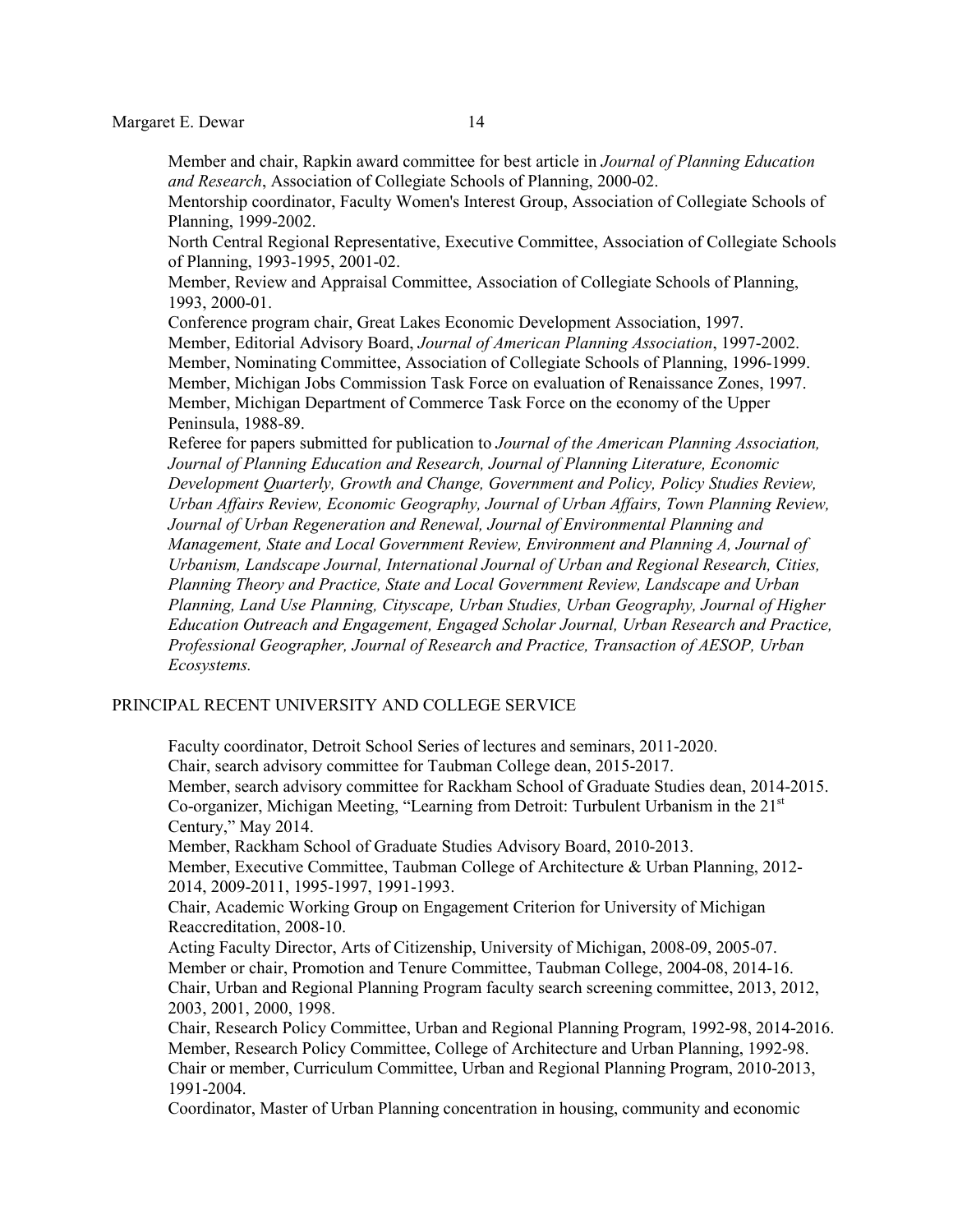development planning, 1998-2017.

Member, several committees and groups to strengthen programs for learning through community service throughout the university, Ginsberg Center for Community Service and Learning, 1995- 2005.

# COURSES TAUGHT

At the University of Michigan:

Economic Development Planning Program Evaluation in Community and Economic Development Introduction to Urban and Environmental Planning Urban Geography Methods in Economic Development Planning Integrative Field Experience (Capstone) in Urban Planning Ph.D. Seminar in Research Design Orientation to Urban Planning Integrative Seminar in Real Estate Development Statistics for Urban Planning

At the University of Minnesota:

Quantitative Methods for Public Affairs Economic Development Planning and Policy The Minnesota Economy: Regional Analysis and Planning Economic Development I: Regional Development Theories Economic Development II: Applications of Theory to Development Problems Workshop in Economic Development

# SELECTED STUDENT COMMUNITY PLANNING PROJECTS SUPERVISED

Strengthening and Transforming the Lower Eastside: Supporting LEAP Phase III, 2017. Strengthening Land Bank sales programs to stabilize Detroit neighborhoods, 2016. Stabilizing the housing market in MorningSide in Detroit, 2015 (winner of the 2017 Outstanding Student Project Award, Michigan Association of Planning; winner of the 2018 national American Institute of Certified Planners Student Project Award for contribution of planning to contemporary issues).

Reclaiming a neighborhood in northeast Detroit, 2014.

Monitoring land ownership and stewarding publicly owned land to implement the Lower Eastside Action Plan, 2013.

Creating a financially and administratively sustainable parks and greenways system in Detroit, 2012 (winner of the 2014 Outstanding Student Project Award, Michigan Association of Planning).

Guide for resident-led efforts to address neighborhood blight in Detroit, 2012.

Improving the outcomes from sale of tax-reverted property in Detroit, 2011 (winner of the 2013 national American Institute of Certified Planners Student Project Award for Applied Research). Strengthening Detroit's Community Development Block Grants system, 2010.

Addressing vacancy in old commercial corridors, 2010.

A plan for the HOPE Village Initiative, 2010.

Jobs from infrastructure projects in Southwest Detroit, 2009 (winner of the 2011 Outstanding